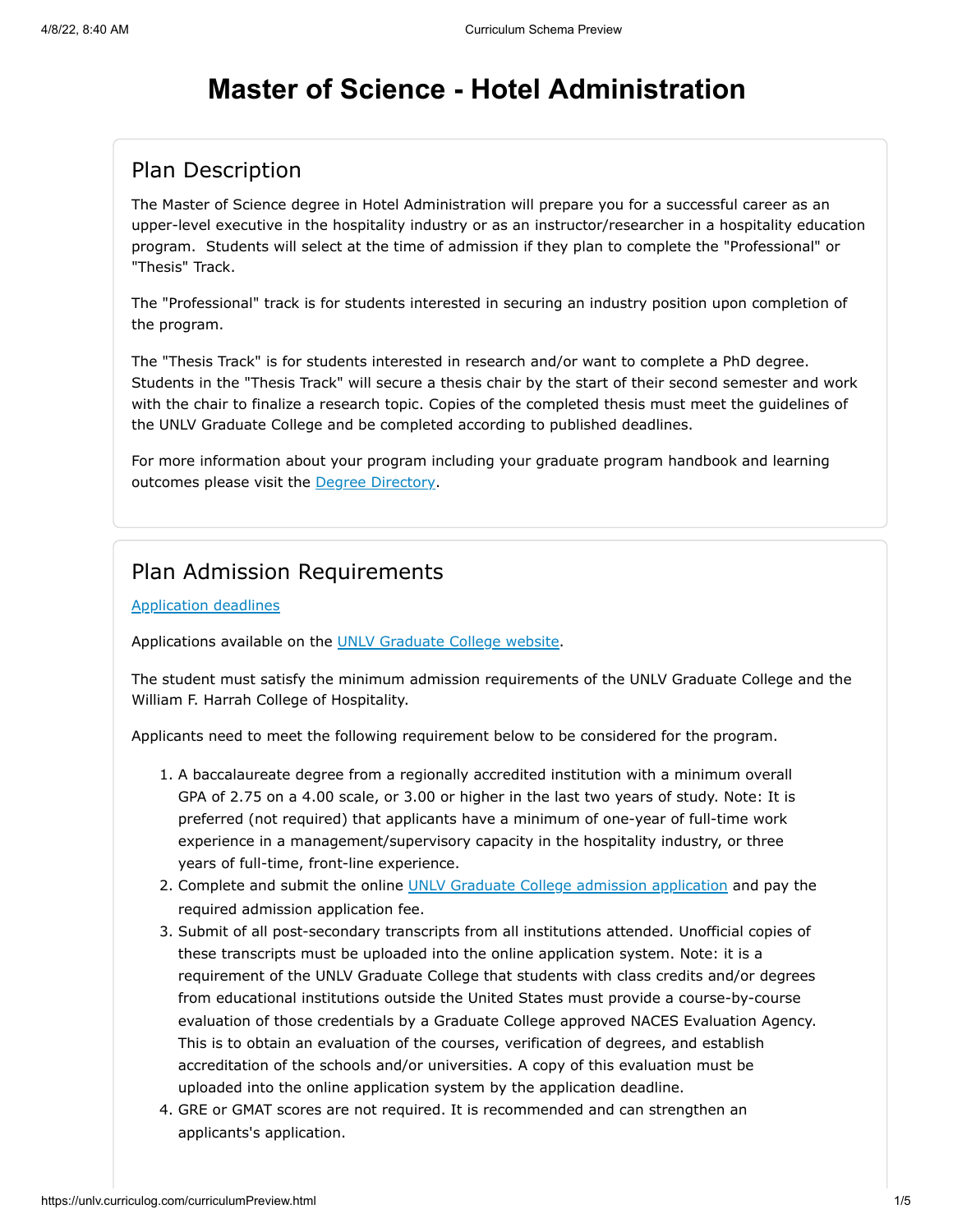- 5. [International applicants must complete the requirements listed in the UNLV English](https://www.unlv.edu/graduatecollege/English-proficiency) Proficiency page .
- 6. Submit a Statement of Purpose (approximately 500 words) that outlines your career goals and how your hospitality employment background has prepared you for graduate study.
- 7. Submit two letters of recommendation. It is highly recommended that one letter is from a supervisor of an internship experience and one from a college faculty member. If the applicant has been out of school for a while and is no longer in touch with faculty members, letters from two employers will suffice.
- 8. Submit a resume that outlines internships, full-time jobs, and leadership experiences (i.e. officer in a club/organization, undergraduate research, mentoring programs, and volunteer/community service). Resumes should be one to two pages.

[All domestic and international applicants must review and follow the Graduate College Admission and](https://www.unlv.edu/graduatecollege/futurestudents) Registration Requirements: All application documents must be submitted through the online application system by the application deadline.

If an applicant has questions about the application process, please email mygradfuture@unlv.edu for assistance from one of the staff members in the Hospitality Office of Graduate Programs. If admission is offered to an international applicant who is requesting F-1 or J-1 visa eligibility documents is required to submit Proof of Funding documentation.

*Students are accepted into a degree program as described in the Graduate Catalog. The faculty and corresponding sub-disciplines and sub-plans within the described programs are subject to change at any time.*

#### Plan Requirements

See Subplan Requirements below:

[Subplan 1: Thesis Track](#page-1-0)

[Subplan 2: Professional Track](#page-3-0)

#### Subplan 1 Requirements: Thesis Track

<span id="page-1-0"></span>Total Credits Required: 31

# Course Requirements

# Required Courses – Credits: 16

Complete 16 credits by completing all of the following courses:

- HOA 701 Hospitality Industry Overview
- HOA 734 Research Methods for Industry & Academia
- HOA 742 Marketing Practices: Leading During Times of Change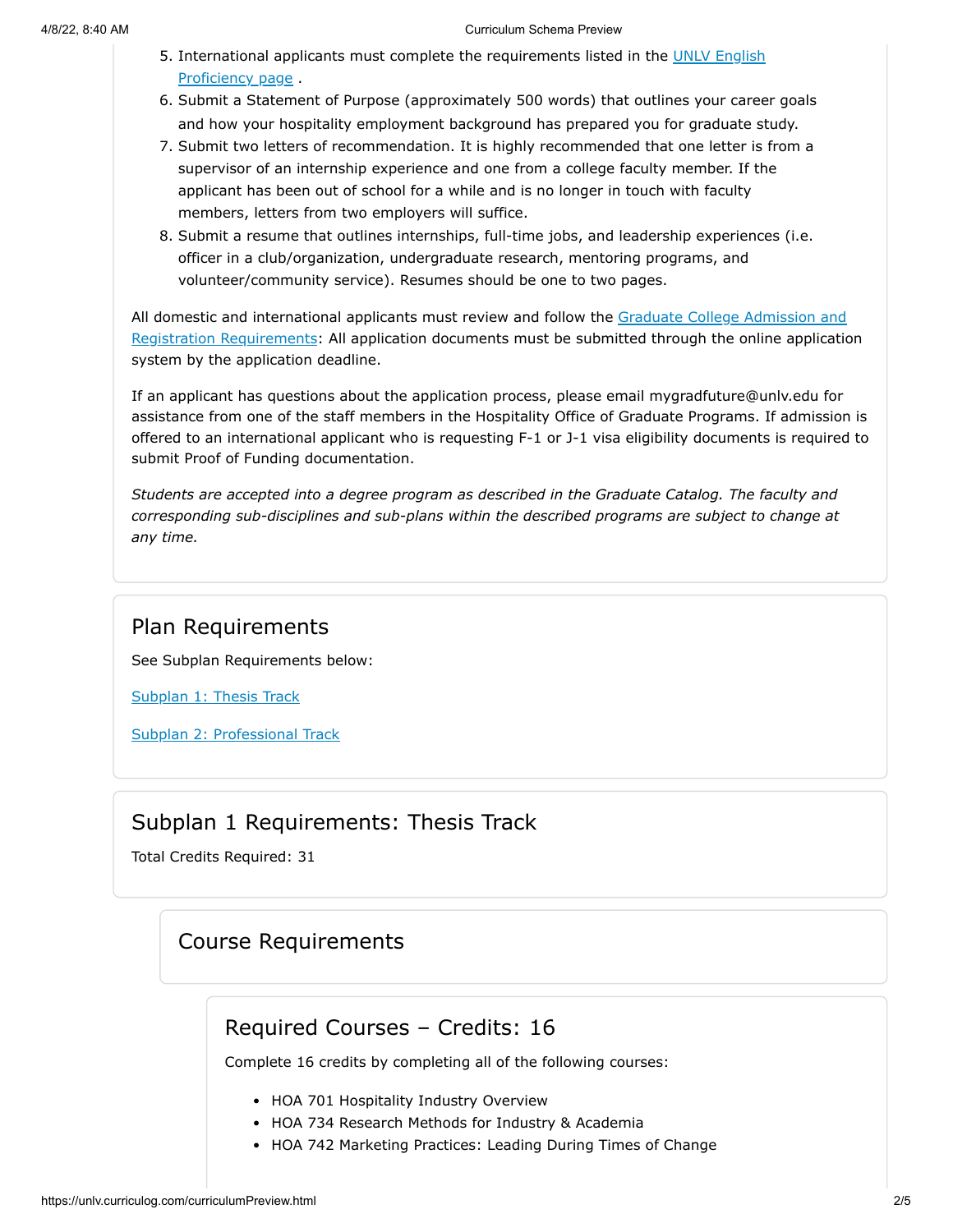- HOA 752 Advanced Hospitality Management I: Legal & Ethical Human Resources Management
- HOA 753 Advanced Hospitality Management II: Financial Literacy and Revenue Optimization
- HOA 768 Hospitality Leadership I: Change Management and Ethics
- HOA 769 Hospitality Leadership II: Emotional Intelligence and Leadership Competencies
- HOA 776 Current Issues in Hospitality and Tourism

# Research Methods Requirement - Credits: 3

HOA 735 Research Methodology 33

## Statistics Requirement - Credits: 3

Students must complete a 3-credit Statistics course. It is recommended for students to complete HOA 730 or an equivalent course per advisor's approval.

Culminating Experience Requirement – Credits: 3

• HOA 786 Culminating Experience

Thesis – Credits: 6

 $HOA$  789R Thesis  $3 - 6$ 

# Degree Requirements

1. Successfully complete a minimum of 31 graduate-level credits, of which no less than 24 are in Hotel Administration. This allows for a variety of supplemental tracks including business and education. At least 27 credits must be at the 700-level.

2. An oral examination is required of all students completing this track.

3. Successfully complete any conditional coursework outlined at the time of admission prior to graduation. It is preferred that any conditional coursework is completed in the first semester.

4. In consultation with their advisor, a student will organize a thesis committee of at least three departmental members and a fourth member from outside the department, known as the Graduate College Representative. An additional committee member may be added at the student and department's discretion. Please see Graduate College policy for committee appointment guidelines.

5. Students are encouraged to complete an internship during the summer term between their first year and second year in the program. International students must receive approval to be on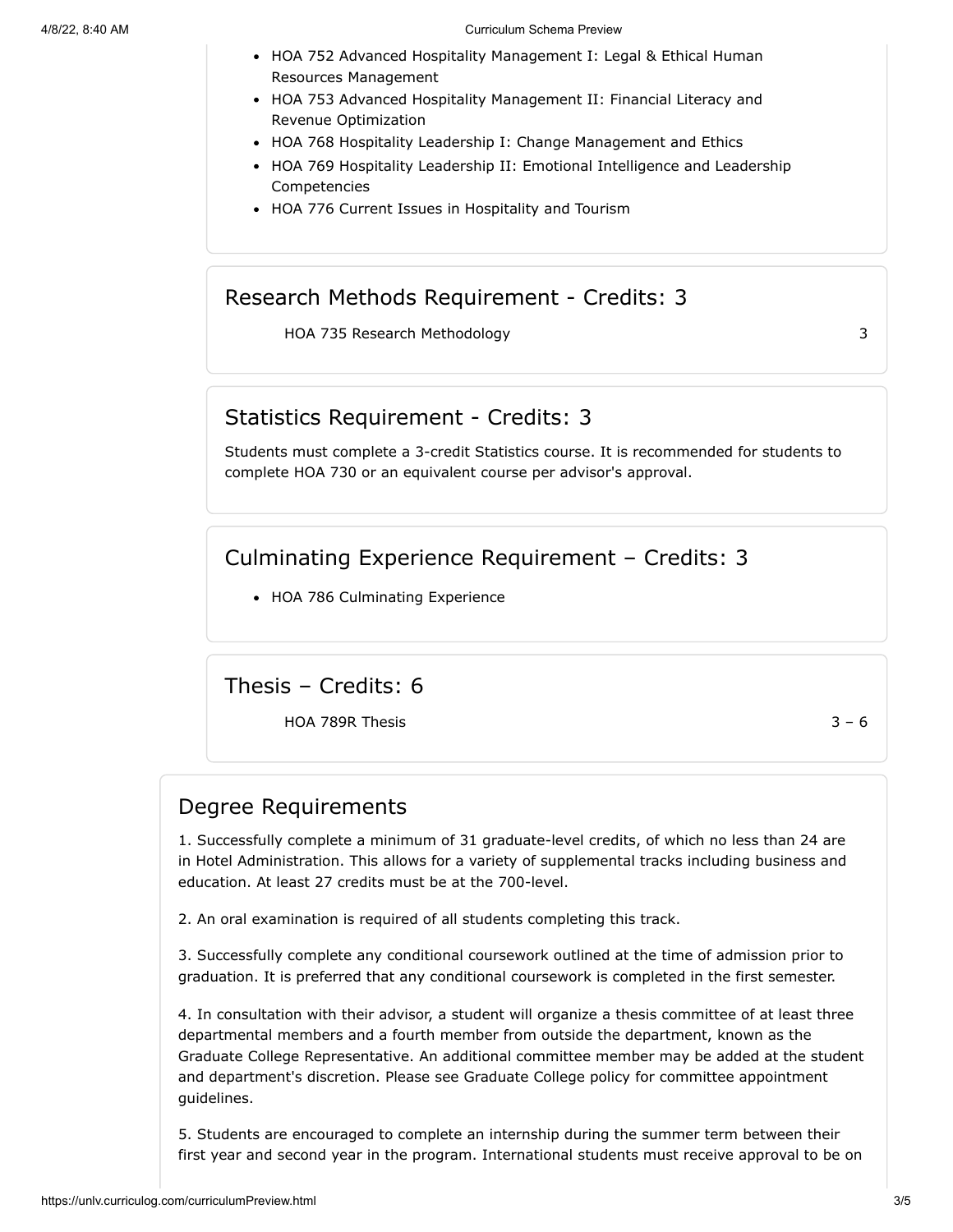CPT before starting an internship experience. All internships must be secure directly by the student and carries no academic credit.

# Graduation Requirements

The student must submit all required forms to the Graduate College as well as apply for graduation up to two semesters prior to completing their degree requirements.

The student must submit and successfully defend their thesis by the posted deadline. The defense must be advertised and is open to the public. After the thesis defense, the student must electronically submit a properly formatted pdf copy of their thesis to the Graduate College for format check. Once the thesis format has been approved by the Graduate College, the student will submit the approved electronic version to ProQuest. Deadlines for thesis defenses, format check submissions, and the final ProQuest submission can be [found](https://www.unlv.edu/graduatecollege/graduation-deadlines) here.

# Subplan 2 Requirements: Professional Track

<span id="page-3-0"></span>Total Credits Required: 31

# Course Requirements

#### Required Courses – Credits: 16

Complete 16 credits by completing all of the following courses:

- HOA 701 Hospitality Industry Overview
- HOA 734 Research Methods for Industry & Academia
- HOA 742 Marketing Practices: Leading During Times of Change
- HOA 752 Advanced Hospitality Management I: Legal & Ethical Human Resources Management
- HOA 753 Advanced Hospitality Management II: Financial Literacy and Revenue Optimization
- HOA 768 Hospitality Leadership I: Change Management and Ethics
- HOA 769 Hospitality Leadership II: Emotional Intelligence and Leadership Competencies
- HOA 776 Current Issues in Hospitality and Tourism

# Statistics Requirement - Credits: 3

Students must complete a 3-credit Statistics course. It is recommended for students to complete HOA 730 or an equivalent course per advisor's approval.